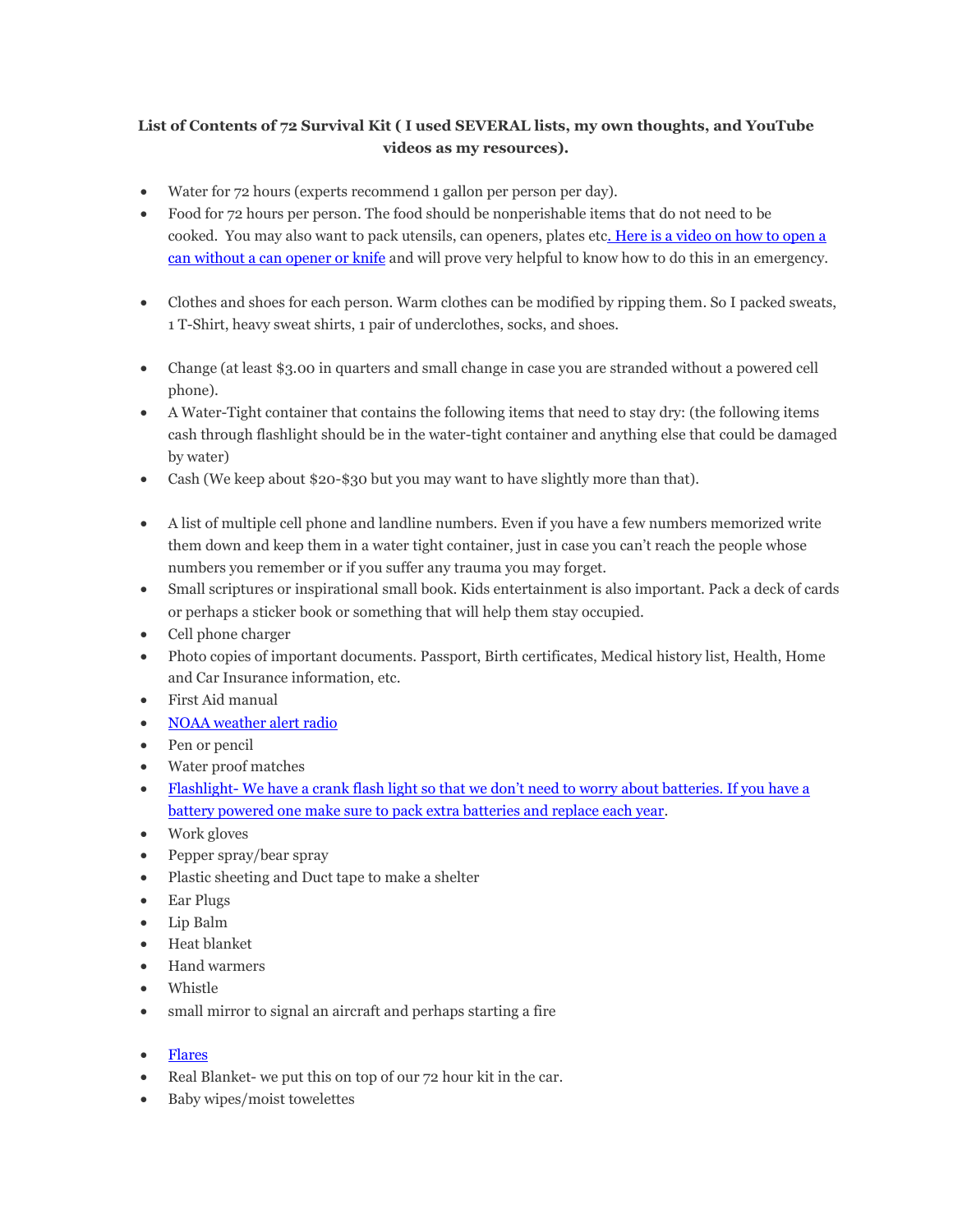- Dust masks
- Sunglasses
- Water sanitation drops or bleach
- Knife
- Twine/rope
- Compass
- Feminine supplies
- Sunscreen
- Medications
- Bayer aspirin
- Tylenol
- Rain poncho
- [Candles \(long lasting ones\)](http://www.amazon.com/gp/product/B0064POP6U/ref=as_li_qf_sp_asin_il_tl?ie=UTF8&camp=1789&creative=9325&creativeASIN=B0064POP6U&linkCode=as2&tag=liliyoarri-20)
- Bug repellent
- Toilet paper
- Razors
	- Hygiene needs: small shampoo, soap, hand sanitizer, toothbrush and toothpaste

# **First Aid Kit containing the following:**

- Two pairs of Latex or other sterile gloves if you are allergic to Latex
- Sterile dressings to stop bleeding
- Cleansing agent/soap and antibiotic towelettes
- Antibiotic ointment
- Burn ointment
- Anti-itch cream
- Rubbing alcohol
- Adhesive bandages in a variety of sizes
- Eye wash solution to flush the eyes or as general decontaminate
- Thermometer
- Cotton balls and/or Q-tips
- Scissors
- Tweezers
- Tube of petroleum jelly or other lubricant
- Hot/cold packs

### Extra Needs

# **For Baby:**

- Diapers
- Bottles
- Powdered milk/Formula